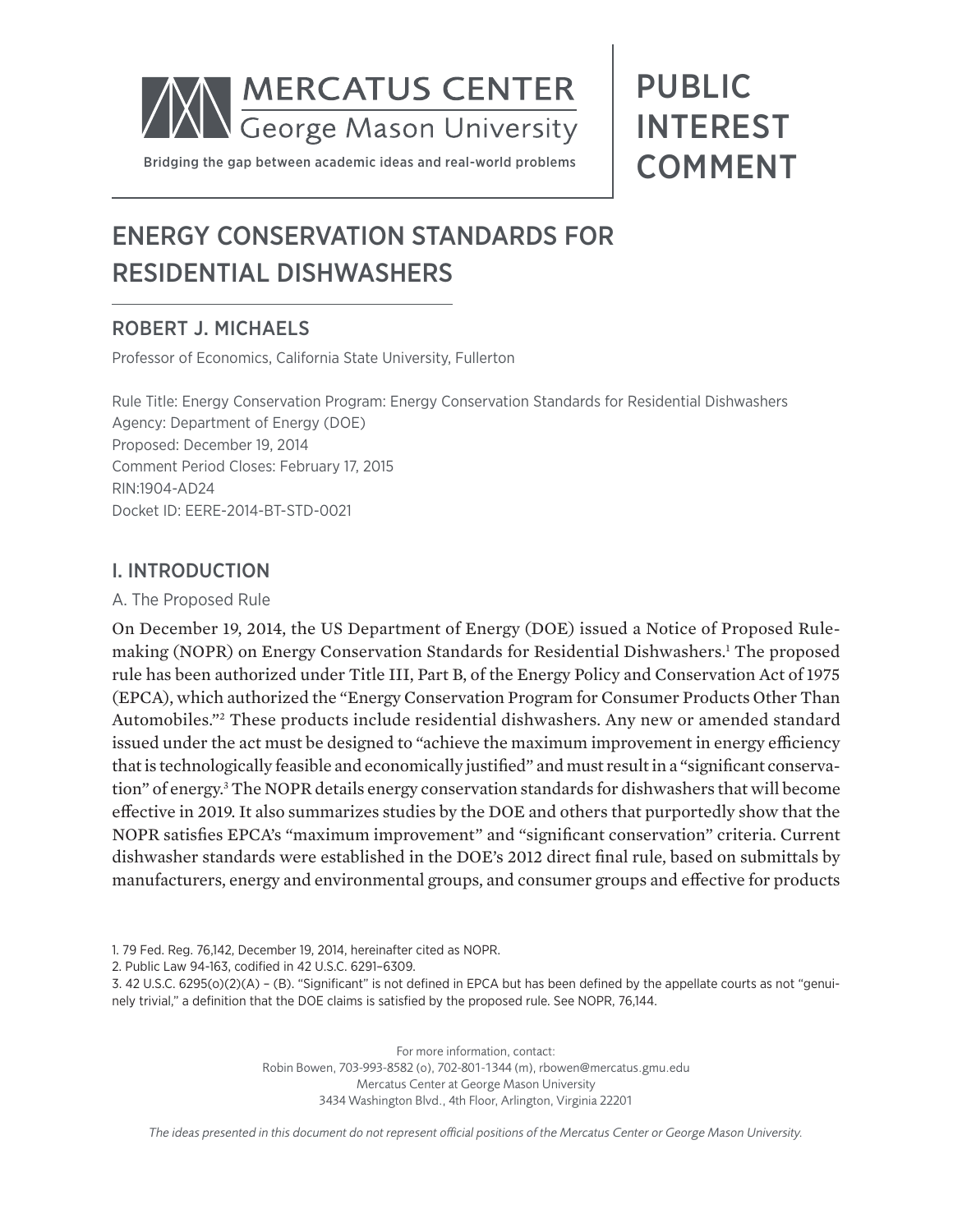manufactured on or after May 30, 2013.<sup>4</sup> EPCA requires that, within 6 years of issuing a final rule, the DOE shall publish either (1) a notice of determination that amended standards are not needed or (2) a NOPR that includes a new proposed standard.

#### B. Purpose of this Comment

The Regulatory Studies Program of the Mercatus Center at George Mason University is dedicated to advancing knowledge about the effects of regulation on society. As part of its mission, the program conducts careful and independent analyses that employ contemporary economic scholarship to assess rulemaking proposals and their effects on the economic opportunities and the social wellbeing available to all members of American society.

This comment addresses the efficiency and efficacy of this proposed rule from an economic point of view. Specifically, it examines how the proposed rule may be improved by more closely examining the societal goals the rule intends to achieve and whether this proposed regulation will successfully achieve those goals. In many instances, regulations can be substantially improved by choosing more effective regulatory options or more carefully assessing the actual societal problem.

#### C. Summary of Comment

The NOPR provides, at best, a questionable rationale for the proposed rule. This comment concentrates on three aspects of the proposal:

- 1. *Treatment of so-called "market barriers" to energy and economic efficiency*. The NOPR's implied estimate of consumers' abilities to make rational decisions is significantly at variance with market reality. Markets for efficiency (in part through other DOE policies) have developed to a level at which we must rethink the presumption held by many economists: that market barriers still make governmental decisions more likely than private decisions to produce efficient outcomes.5
- 2. *Uncertainty about benefits and costs*. Uncertainty about magnitude of both benefits and costs is pervasive in the DOE's analysis of the proposed rule. These uncertainties mean that small errors can change the benefit-cost balance. Some of these errors are remediable though further research, but others are inherent in the research methodology used by the NOPR's authors.
- 3. *Overestimates of benefits*. The calculations exhibited in the NOPR are in important cases misleading, and important details are omitted or treated inadequately. In its analysis of the possible benefits of reduced US emissions under the rule, the NOPR arrives at estimates that are likely to be overestimates. Its treatment of benefits from the proposed rule to US residents being valued as benefits to the rest of the world is in violation of guidance from the Office of Budget and Management (OMB).

Further, the NOPR at numerous other junctures appears to depart from established methods of economic and policy analysis. Its treatment of the market responses and its consequent estimates

<sup>4. 77</sup> Fed. Reg. 31918, May 30, 2012.

<sup>5.</sup> For some examples and more detail, see Ted Gayer and W. Kip Viscusi, "Overriding Consumer Preferences with Energy Regulations," *Journal of Regulatory Economics* 43 (2013): 248–64.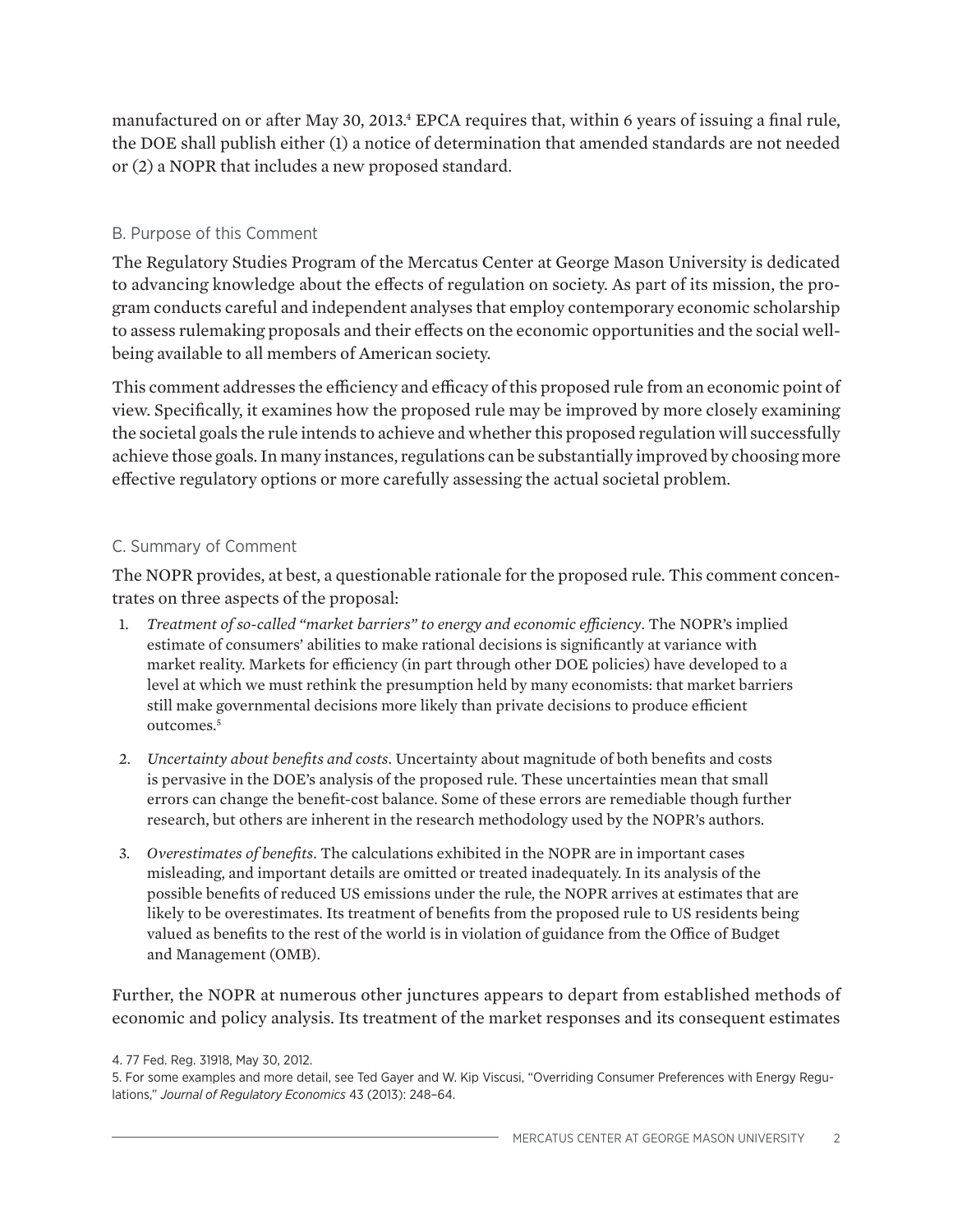of the profitability of appliance producers is highly ad hoc. Limits of time and space do not allow a full analysis of these and other difficulties here, but should not be ignored.<sup>6</sup>

## II. CONSUMER RATIONALITY AND THE NOPR

#### A. Market Barriers

The proposed rule attempts to justify mandatory efficiency standards by purporting to show that consumers have important problems in obtaining relevant information (e.g., power consumption by different appliance models) and in considering that information in order to arrive at rational decisions. If so, some believe that allowing consumers to choose efficiency levels can leave them worse off than if an authority with better information and computational abilities had made the choice for them. A mandatory efficiency standard that eliminates some choices at the outset might reduce this "market barrier" to rational choice. Broadly, we find that market barriers to such decisions are quite low for dishwashers; that behavior of consumers and producers—and the DOE—have all combined to lower them; and that in important ways the proposed rule would reduce the ability of markets to respond to change. It is important to note that our conclusions about dishwashers cannot be extended to other appliances without further research.

The proposed rule addresses the informational barrier by removing consumer choices that do not meet the DOE's standard. Implicitly it says that those who preferred dishwashers out of compliance with the standards would invariably make incorrect decisions and that there is no reason to allow them to make inferior choices. Here, however, we can show that consumers have accurate information about energy consumption at their disposal and are using it. We can further show that seeming violations of rationality may be no more than indications of heterogeneity among buyers, for some of whom the best choice may fall short of the standards.

#### B. Is the Lack of Information a Relevant Barrier?

The market failure in our case does not take the form of a desirable commodity that can be sold for more than its cost but for some reason does not exist. Dishwashers that meet the standards of the NOPR are currently available and were available at the time the TSD was produced. The bulk of dishwashers are compliant with existing regulations but not the proposed ones. Standard dishwashers meeting or exceeding the NOPR standard constituted 3.6 percent of shipments in 2013.<sup>7</sup> As of this writing (February 12, 2015), the DOE had certified 684 models as compliant with existing standards, 643 of which were "standard" (as opposed to compact, discussed in more detail below).<sup>8</sup> Of the standard models, 29 met the NOPR's proposed power use standards, 199 were compliant for

8. The DOE's Compliance Certification Database (accessed January 31, 2015) lists 684 models, 41 compact and 643 regular. See http://www.regulations.doe.gov/certification-data/CCMS-41431681025.html.

<sup>6.</sup> For additional details, see the DOE filing by James Broughel, "Energy Conservation Standards for Standby Mode and Off Mode for Microwave Ovens; Petition for Reconsideration," Public Interest Comment, Mercatus Center at George Mason University, September 16, 2013, and "Energy Conservation Standards for Residential Refrigerators," Regulatory Report Card, Mercatus Center at George Mason University, 2010.

<sup>7.</sup> NOPR at 76,160. Data on compliance with the new water standard were not presented. A histogram of dishwasher energy use appears in TSD, 3-36.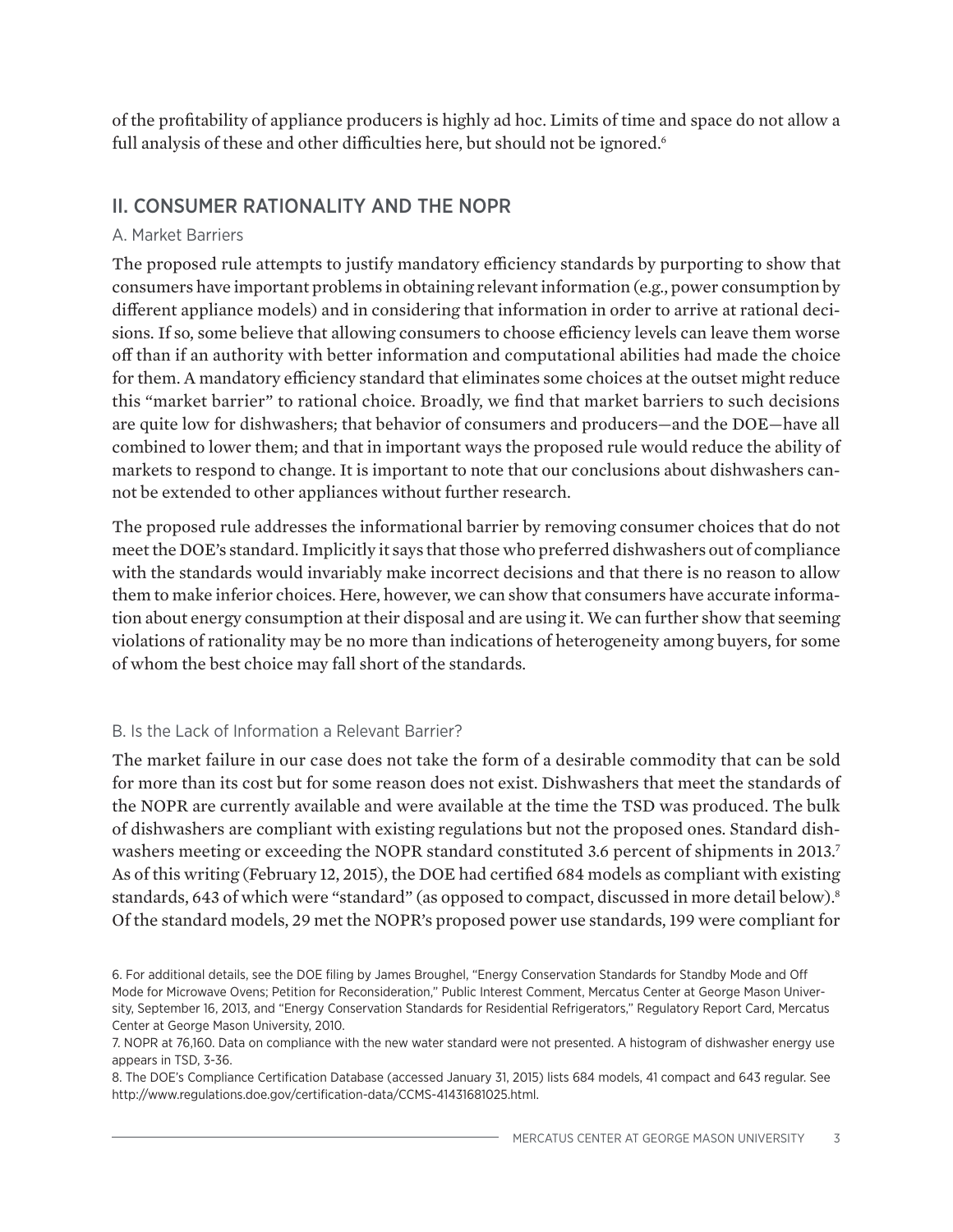

water use, and 20 were compliant for both. Limited data do not allow us to determine the premia on their prices. Since extremely efficient models are relatively new (and probably more costly), it is likely that evidence on their growth is sparse and difficult to generalize. The fact that matters is that they are already available and were not forced into existence by a regulation.

The historical development of dishwasher efficiency, however, leads to questions about the need for and benefits of standards such as those proposed in the NOPR. Initiated in 1992, the EPA's voluntary "Energy Star" certification programs set performance standards whose thresholds have risen over time (but are still below those proposed in the NOPR). The EPA currently lists 509 models deemed to meet Energy Star standards. Of them, 20 satisfy the NOPR's energy use criteria, 120 meet those for water use, and 10 are compliant with both.<sup>9</sup>

The EPA has claimed that Energy Star's growth over the past ten years has brought about a tripling of energy cost savings and carbon emissions reductions by participating products.10 Figure 1 shows the growth of Energy Star unit sales and percentages of sales from 2000 through 2012.<sup>11</sup>

<sup>9.</sup> As of January 31, 2015, there were 509 records for regular models of Energy Star Certified Residential Dishwashers. See http://www.energystar.gov/productfinder/product/certified-residential-dishwashers.

<sup>10.</sup> EPA, Office of Atmospheric Programs, Climate Protection Partnerships 2013 Annual Report, 4-8.

<sup>11.</sup> See TSD, 3-13. Some of the gap in earlier years is occupied by compliant units that were in existence but not certified. In 2013 90 percent of total sales were Energy Star compliant. See EPA, "Energy Star Unit Shipment and Market Penetration Report," 2013 Summary, 5.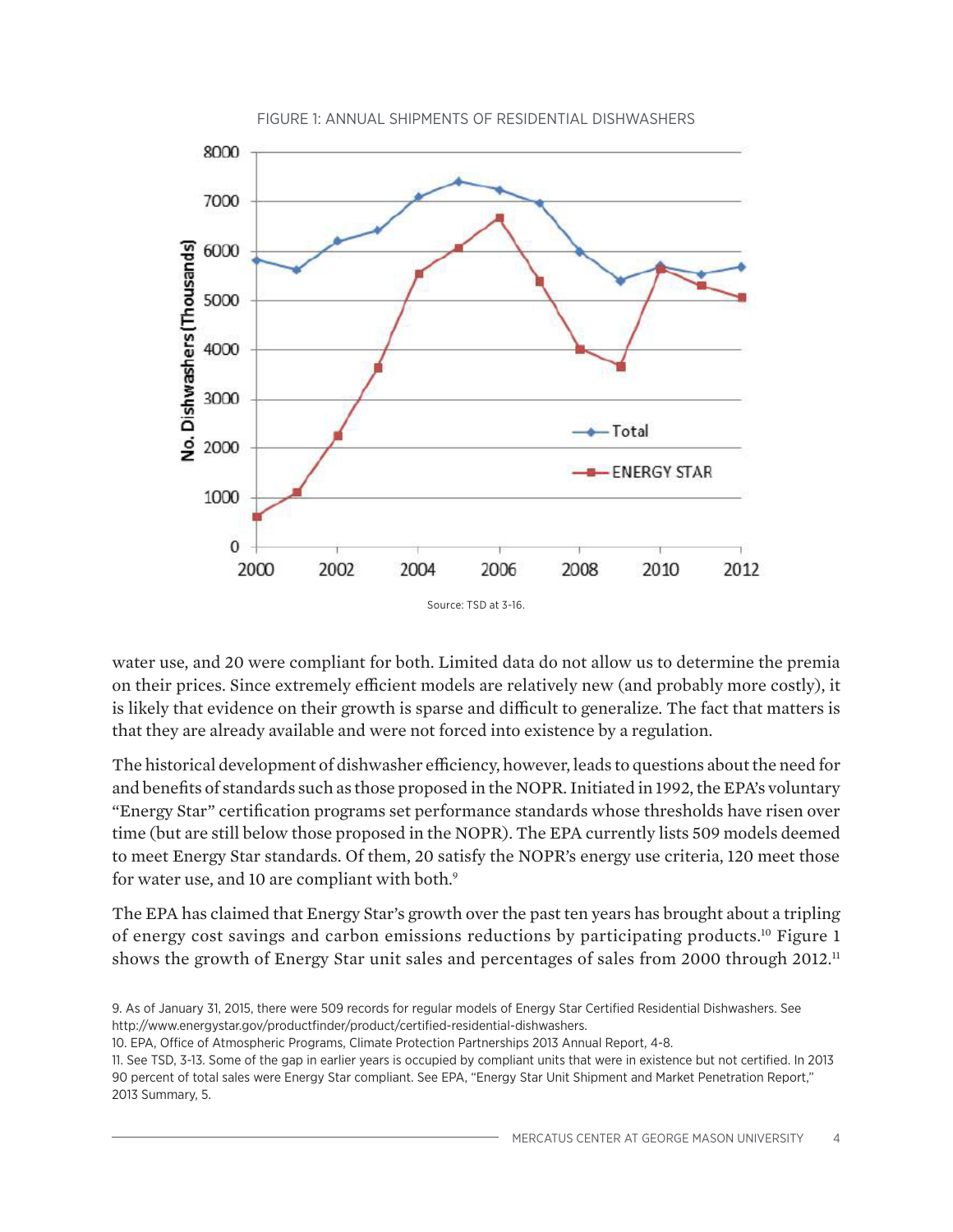The figure and supporting data suggest that information-based market failure is now a minor issue. A relatively small percentage of buyers continue to choose uncertified dishwashers over Energy Star models, quite possibly for other, non-efficiency-related reasons that may still be regarded as equally rational (e.g., price, aesthetics, odd features of value to few consumers). The apparent trend is one of an increasing proportion of Energy Star buyers who benefit from the information implicit in the program.

We have also seen an increasing awareness of Energy Star as a guide to cost-effective purchases. The EPA found that between 2001 and 2013 individual buyers who recognized the Energy Star label before it was shown ("unaided consumers") rose from under 30 percent to over 70 percent of the public.12 The DOE's case is largely a misapplication of "behavioral economics" to a situation where its relevance is doubtful, since its standard is in part founded upon assumptions that consumers are uninformed and incapable of making choices that are in their own best interests. Sources such as advertising, informed salespeople, and Energy Star labels provide consumers with sufficient information about the economically efficient decisions that many of them are in fact making.

## III. COSTS, BENEFITS, AND PRODUCT ATTRIBUTES

#### A. What Do Consumers Value?

If all persons have identical preferences, are in identical situations, and have no other goals than to maximize net benefits from their dishwashers (present outlay less discounted future costs), one design of dishwasher would suffice and competition would weed out inefficient designs. It should come as no surprise that the universe of dishwashers is far more heterogeneous than that, as are the attributes of their buyers and the choices they make about dishwasher use. Rather than acknowledge such differences in its rulemaking (which might lead to different optimal choices), the DOE chose to split all dishwashers into "standard" and "compact" designs based on their capacities.<sup>13</sup> Without stating the product characteristics that provide customers with "utility," the DOE likewise chose to assert that product modifications (which certain consumers clearly value at more than their costs) do not affect purchasers' well-being.14 The DOE should provide additional information to justify its classification scheme, which appears overly broad.

The DOE acknowledges that its determination of benefits and costs will depend on certain data regarding users and use patterns. A dishwasher that is expected to have a short service life or be used infrequently is less likely to be the best choice if its design includes costly efficiency improvements. Higher costs mean that some users will choose not to purchase compliant models and go on using more energy than if a range of models were available. The DOE assumed, however, that "a consumer's decision to replace or repair their dishwasher was not impacted by an increase in

<sup>12.</sup> EPA, "Climate Protection Partnerships 2013," 10.

<sup>13. &</sup>quot;Based on a survey of products available on the market, the DOE determined that compact residential dishwashers provide unique utility by means of their countertop or drawer configurations." NOPR at 76,149. The NOPR and TSD contain no additional data regarding the choice process or how they determined the uniqueness of utility.

<sup>14.</sup> NOPR at 76,150. "Based on data from internal testing and the availability of products on the market, the DOE has determined that the standards proposed in this NOPR would not reduce the utility or performance of the products under consideration in this rulemaking." It is not clear why one should expect that a consumer who was given the findings of the DOE's tests would draw the same conclusions as the DOE did.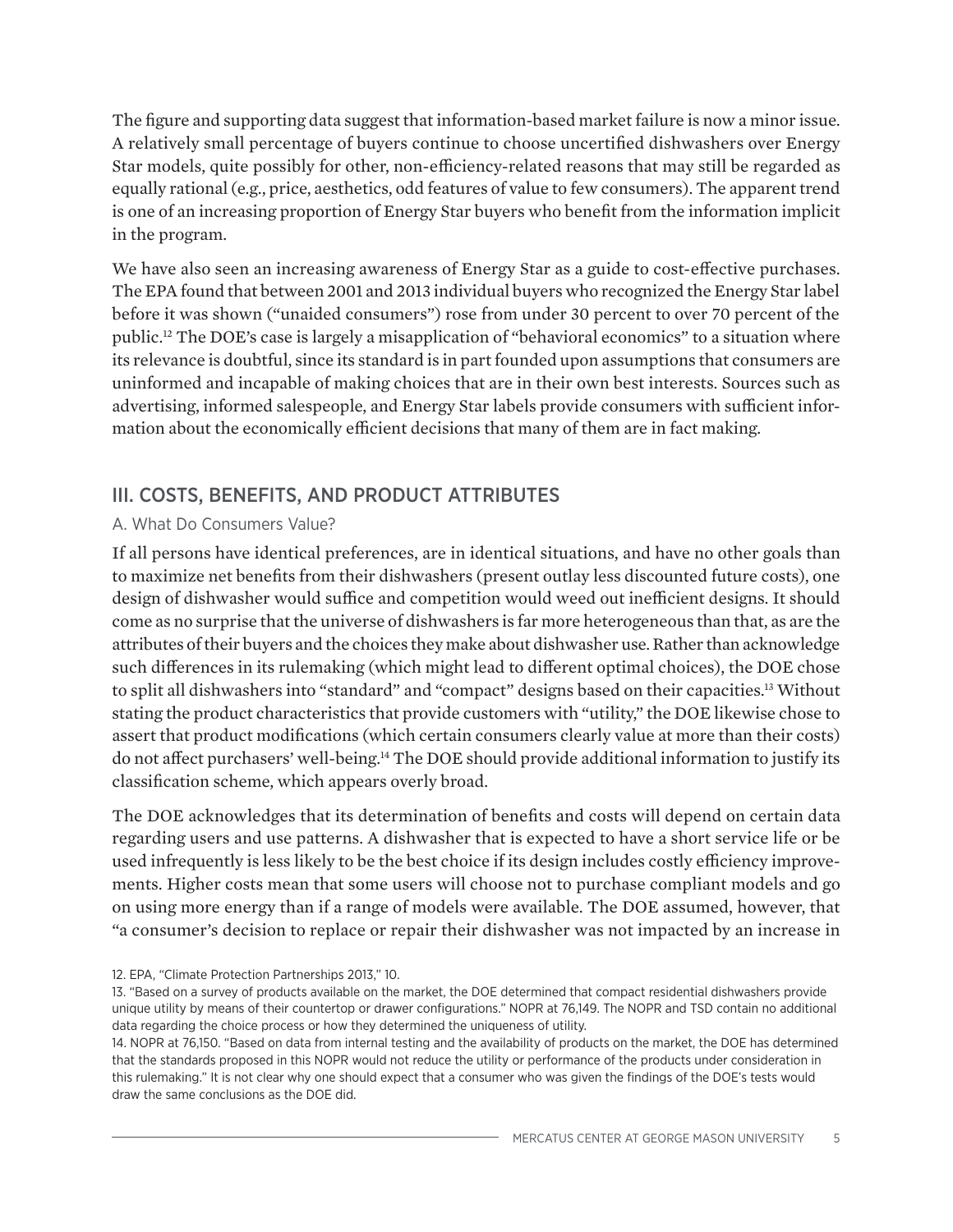efficiency." It also assumed that "replacement frequency was unaffected by the increased installed cost, the repair cost and energy cost savings" of newer models (NOPR at 76,159). The DOE does not reconcile these assumptions with its estimates of demand elasticities, which affect both replacement of older units and increases in energy-intensive hand-washing.

#### B. Lifespans and Savings

The DOE acknowledges that many possible statistical distributions have been used to analyze appliance lifespans. Nevertheless, it chose to analyze only one assumption and apply it to one of several data sources, its Residential Energy Consumption Survey (RECS, TSD, 8-21–8-23). The narrow benefit-cost margins it found (see below) would surely suggest analysis of other data sets and alternative probability distributions that might provide additional insight into the robustness of the DOE's conclusions. Further, it adjusted the RECS data before estimating the Weibull distribution (TSD at 8-22) using sources and methods it did not make available to readers of the TSD.15 Appendix 8-D of the TSD estimates parameters of the lifespan distribution, again with no way the reader can use to link the data to the conclusions. For unexplained reasons, the DOE also chose to use a single distribution for lifetimes of all dishwashers rather than separate calculations for the standard and compact models whose differences both the NOPR and TSD acknowledged. The DOE disregarded alternative sources of lifespan data that could have resulted in important changes in its benefit-cost calculations. One commentator in this docket referenced external estimates that put average lifespans at between 9 and 12 years, both significantly lower than those chosen by the DOE.<sup>16</sup>

The DOE's research on lifespans itself yields conclusions that can call into question its benefit-cost calculations. The Weibull distribution it chose has a positive skew, with its mean larger than its median. Substituting in the parameter values from TSD Appendix 8-D-2 yields a mean (average) lifespan of 15.4 years. The median of that distribution can be calculated as 14.74 years—in other words, half of all new dishwashers reach the end of their lives before 14.74 years have elapsed.17 The DOE finds a payback period of 9.0 years for standard models that meet its preferred TSL 2 specifications.18 Using the Weibull cumulative distribution function we can calculate that 19.2 percent of dishwashers will be worthless or give their owners net losses by the end of the payback period. For those that last longer we require a present value for the benefits, which might be modeled in several ways and whose details cannot be reconstructed from the NOPR. The DOE admits that the results show that 39 percent of those who purchase a TSL 2 dishwasher will incur net costs (NOPR at 76,170).

17. All numerical computations used standard components of Mathematica 9.

18. TSL 2 refers to Trial Standard Level 2, one of three examined by the DOE and the one that it has recommended (NOPR at 76,170).

<sup>15. &</sup>quot;Data from the US Census's American Housing Survey (AHS), which surveys all housing including vacant and second homes, enabled the DOE to adjust the RECS data to reflect some appliance use outside of primary residences. By combining the results of both surveys with the known history of appliance shipments (collected from Appliance magazine or directly from manufacturer trade associations), the DOE estimated the percentage of appliances of a given age still in operation. This survival function, which the DOE assumed has the form of a cumulative Weibull distribution, provides an average and a median appliance lifetime. The DOE calculated the average lifetime for both product classes at 15.4 years" (TSD at 8-21).

<sup>16.</sup> DOE, Direct Final Rule, "Energy Conservation Standards for Residential Dishwashers," Docket EERE-2011-BT-STD-0060, Comment by Sofia Miller, September 14, 2012, 5.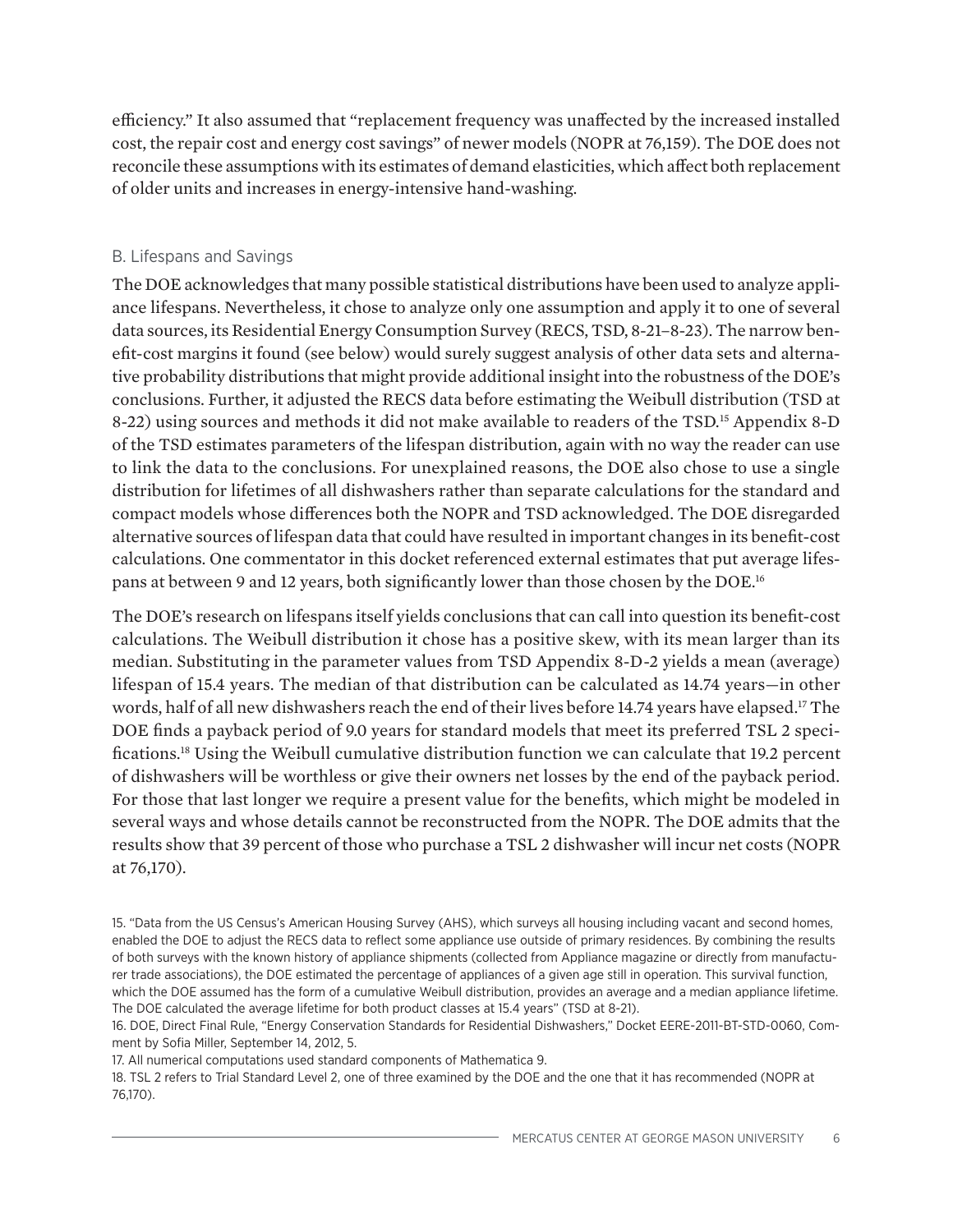#### C. Sensitivity to Assumptions

The distribution of benefits generated by the proposed standards is particularly interesting because of its smallness. Average life cycle savings, relative to the baseline for purchasers of TSL 2 dishwashers, are no more than \$21 and, for many buyers, negative. Far from its three-year rebuttable presumption of savings (i.e., an improvement should pay for itself in three years of ownership), the DOE acknowledges that an analysis for dishwashers requires considerable other research for justification (NOPR at 76,172). The benefit-cost balance here is narrow. Dishwashers of efficiency level 2 will have installed costs increasing from \$495 to \$582, but lifecycle costs will fall from \$987 to \$970 (NOPR at 76,170).

As noted above, payback periods are long, particularly relative to the lifespans of dishwashers, and a substantial percentage of them will expire at ages too young to return any savings to their owners. Some figures carry burdens of arbitrariness that can wash out any seeming savings and on which the DOE might have performed additional research to reduce the zone of uncertainty. Particularly interesting is the sensitivity of benefit-cost computations to the number of cycles (i.e., the total number of dishwashing events) per year. In various years between 2001 and 2009, the DOE has assumed a range of annual cycles that includes 322, 264, 215, and 171. The survey on which the DOE currently relies was taken in 2001, in the midst of a long period of shrinking household sizes and declines in home food preparation (TSD at 3-3 and 7-2). The DOE attempts simulation analysis, but it is not clear how helpful doing so can be in light of increasingly old data and underlying heterogeneity of users.

#### D. Disproportionate Impact on Seniors and Low-Income Households

As required, the DOE performed analyses particularized to potential disparate impacts on certain consumer subgroups, here assumed to be low-income households and seniors. For senior-only households the payback period for a TSL 2 dishwasher is 11.6 years; 64 percent of them experience net costs and average life cycle savings are \$1 (TSD at 11-2 and 11-3). For low-income households the payback period is 9 years, but 59 percent of those households experience net costs relative to the baseline. Low-income households who get net benefits enjoy discounted average life cycle savings of \$15 (TSD at 11-4 and 11-5). The DOE summarizes the outcome by stating that "average [life-cycle cost] savings for low-income households and senior-only households at the considered efficiency levels are not substantially different from the average for all households" (NOPR at 76,171; substantiality was not defined). Stated in another way, a large fraction of the population, both the rich and the poor, receives extremely small benefits, and another large fraction takes losses that result from imposition of the standard.

## IV. NET BENEFITS

NOPR Table 1.3 is entitled "Summary of National Economic Benefits and Costs" of the proposed rule. Rather than "national," however, the TSD makes clear that these benefits are estimates of world totals (TSD chapter 14 and appendix 14A). OMB Circular A-4 requires analysis from a domestic perspective. It allows discussion of international benefits and costs but notes that "these effects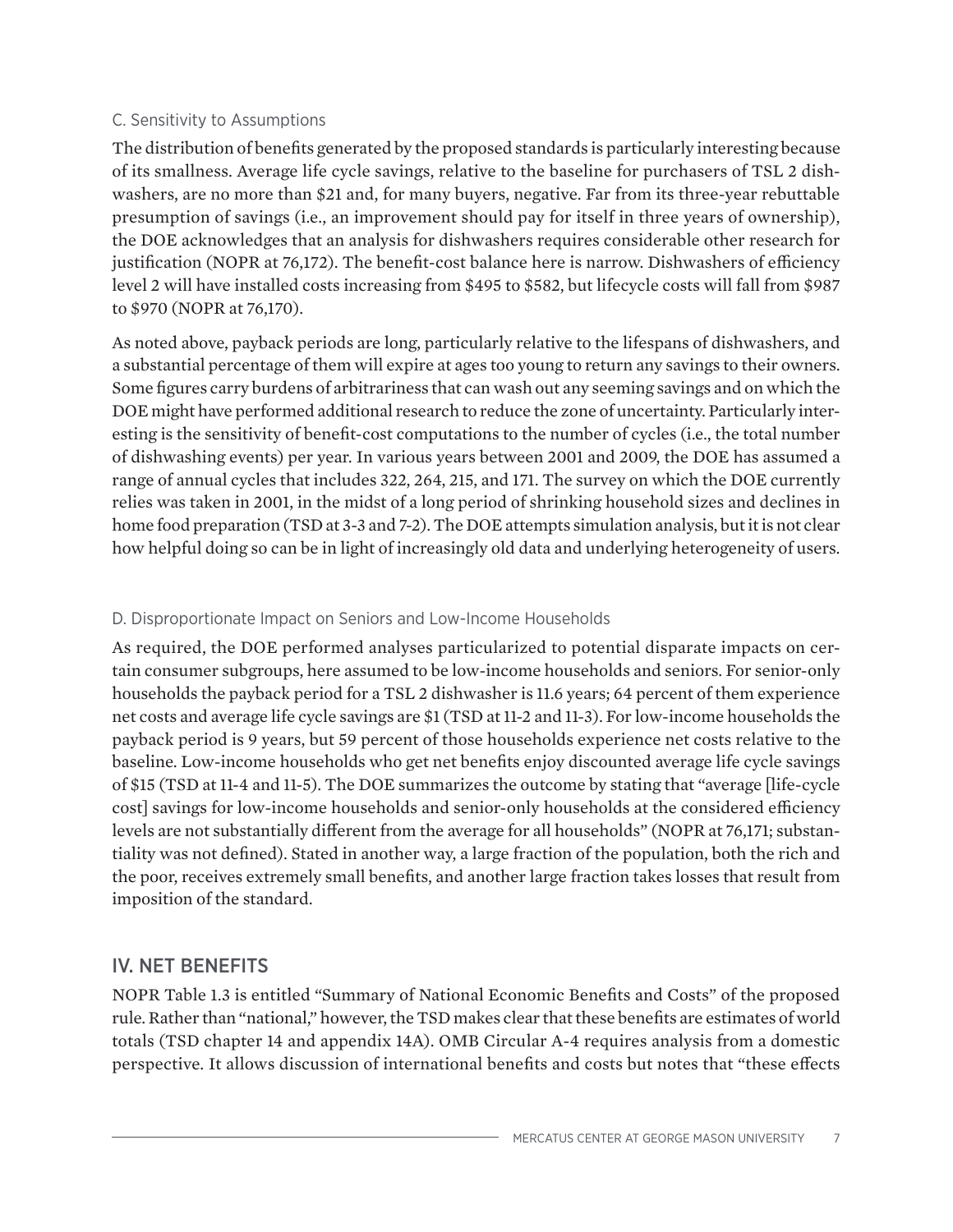should be reported separately."19 Separating domestic from global effects requires determining the percentage of benefits to allocate to the United States.

There are additional difficulties in the discounting process. The NOPR (at 76,162) notes the OMB's rule that NPV be evaluated at discount rates of 3 and 7 percent, but there are no calculations of the benefits relying on the social cost of carbon (SCC) corresponding to 7 percent.<sup>20</sup> The lowest monetized value for carbon is \$12.0 per ton, corresponding to a discount rate of 5 percent. There is no SCC calculation for 7 percent, but it is virtually certain that its present value would be well below the 5 percent present value and quite possibly close to zero. This observation may call into question numerous other rulemakings using SCC, which also cannot possibly have incorporated the 7 percent calculations that the OMB has long specified.

Evaluation of the proposed rule becomes more problematic after a look at NOPR Table 1.3 (at 76,144). Its bottom rows are called "Total Net Benefits Including Emissions Reduction Monetized Value." The table says that they were calculated at discount rates of 3 and 7 percent and that the NOPR contains no references to the lack of SCC calculations at 7 percent. The 3 percent benefits of \$11.4 billion include \$9.2 billion in operating cost savings, \$2.0 billion in monetized carbon abatement, and \$0.2 billion that is oddly unlabeled. Subtraction of \$7.1 billion in costs yields a net of \$4.3 billion. Absent SCC data the DOE cannot possibly calculate a net present value discounted at 7 percent. Nevertheless, the table shows a figure for it. At 7 percent there are \$4.1 billion in operating cost savings, and the table contains no corresponding SCC figure. Despite that absence the table shows \$6.2 billion of discounted net benefits at 7 percent, inexplicably greater than the \$4.3 billion estimated for 3 percent. Any SCC calculated for a 7 percent discount factor would be considerably lower than its \$2.0 billion counterpart at 3 percent. We conclude that the difference between them requires further explanation from the DOE. Further, the NOPR's use of consumer credit interest rates in its calculations suggests that a 7 percent discount rate would be more appropriate for a benefit-cost summary than a 3 percent rate.<sup>21</sup>

<sup>19.</sup> US Office of Management and Budget, Circular A-4 (September 2003), 15. The Interagency Working Group (IWG) that issues and revises estimates of SCC concluded on the basis of certain economic arguments that "a global measure of the benefits of reducing US emissions is preferable." Such a preference, however, has yet to be expressed as federal policy. See Interagency Working Group on Social Cost of Carbon, "Technical Support Document: Technical Update of the Social Cost of Carbon for Regulatory Impact Analysis under Executive Order 12866," May 2013, 15.

<sup>20.</sup> The domestic and global tables are at TSD, 14-6 and 14-7. TSD summary table 1-2-1 also contains no calculation for CO2 at a 7 percent discount rate.

<sup>21.</sup> There are two other loose ends regarding the table. As noted in the text, the IWG did not estimate a carbon reduction value for a 7 percent discount factor. The NOPR table does, however, contain a modest (\$0.1 billion) entry for the monetized benefits of NOx reduction with a 7 percent discount factor, but inexplicably does not do so for a 3 percent factor (where its value would be higher). Finally, at four locations the NOPR and TSD state, "The SCC time series used by the DOE incorporate an escalation factor" (TSD 1-3 and 1-6 and NOPR 76,145 and 76,146). This operation is not mentioned anywhere else. Possibly it means that SCC data increase over time, which hardly bears repeating. If instead "escalation" refers to some other adjustment, there are no relevant data in the NOPR or the TSD.